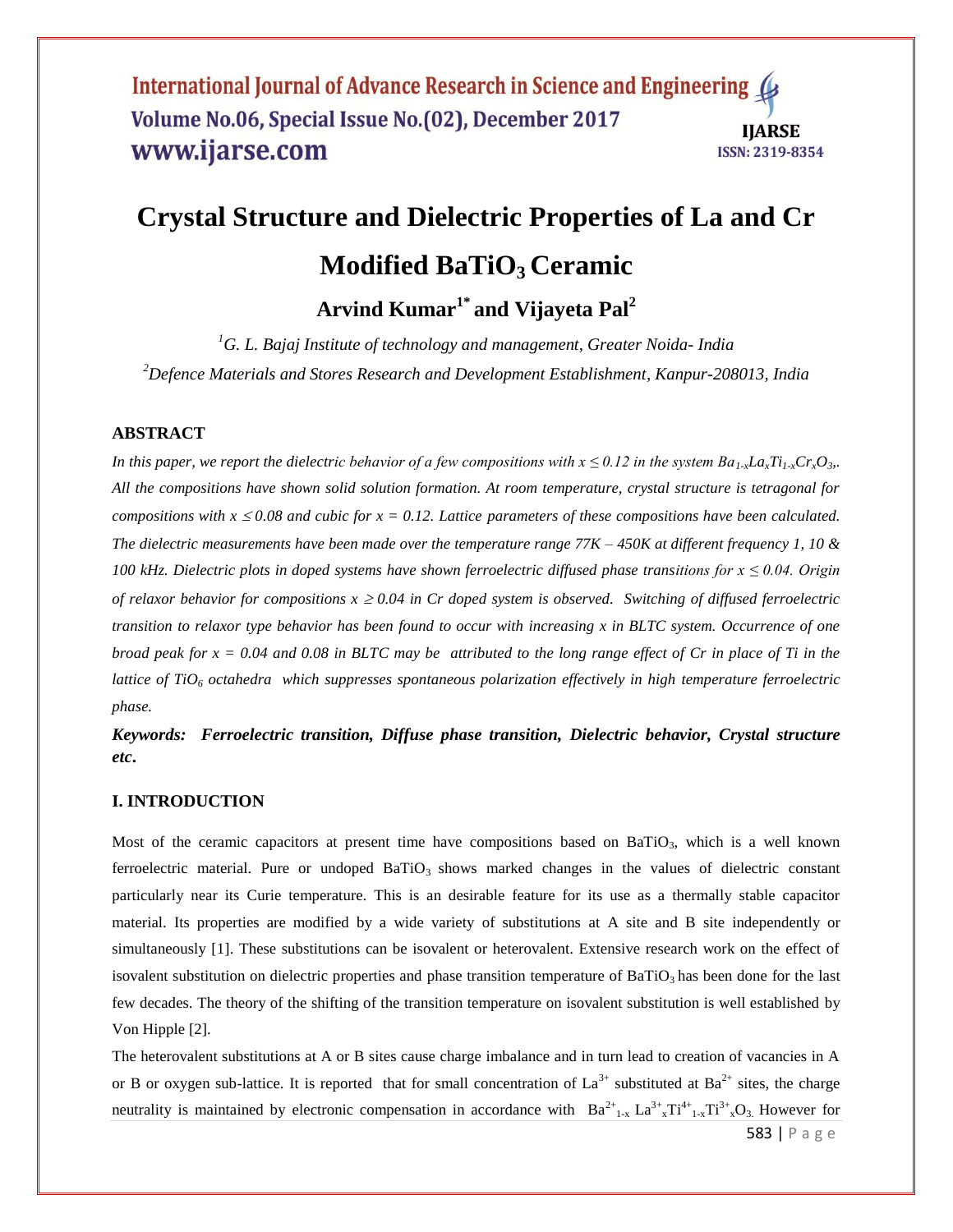larger concentration of  $La^{3+}$  ions, charge compensation occurs by vacancies on Ba-sites [3] which is described as  $Ba_{1-x}La_{2x/3}(V_{Ba}^{"})_{x/4}O_3$ . The type of defects vacancies as represented by the formula  $Ba_{1-x} La_x Ti_{1-x}/4Ti_{1-x/4}(V_{Ti}^{''})_{x/4}O_3$ . The type of defects produced depend on the distance between the impurity atoms and defects generated [4]. The earlier investigations on the solid solubility limit of  $La^{3+}$  and  $Nd^{3+}$  in BaTiO<sub>3</sub> implied that donor charge compensation may depend on the ratio (Ba+La)/Ti of the starting materials [5] When there is simultaneous substitution of  $La^{3+}$  at  $Ba^{2+}$  sites and  $Fe^{3+}$  at  $Ti^{4+}$  sites in equivalent amounts then it is expected that the charge compensation is maintained internally without requiring the creation of defects and hence the slid solutions are termed as valence compensated solid solutions. In the last few years, attempts have been made to synthesize and study such type of valence compensated solid solutions [6-9]. Compensations with  $x \le 0.05$  in the system in the system  $Ba_{1-x}$   $La_{x}Ti_{1-x}M_{x}O_{3}$  (M = Co or Ni) exhibit interesting dielectric properties in these materials in the temperature range 300 – 500K [10].

In view of the above, it was considered worthwhile to investigate analogous valence compensated  $Ba_{1-x}La_{x}Ti_{1-}$  $_{x}Cr_{x}O_{3}$  (BLTC) perovskite systems. Simultaneous substitution of with lanthanum in equal concentration is expected to maintain change neutrality without creating defects if a Cr exits entirely in the trivalent state. Hence the substitutions of these off-valent ions are expected influence the phase transition temperatures in BaTiO<sub>3</sub> similar to the isovalent substations under above mentioned conditions. The effect on independent substitutions i.e. lanthanum and chromium on the dielectric behavior of  $BaTiO<sub>3</sub>$  has been studied earlier. No report is available as yet on the dielectric and electrical behavior of these systems with simultaneous hetrovalent substitutions in equal concentration. We have limited these studies  $x \le 0.08$  because of interest in dielectric properties.

#### **1.2 Experimental Details**

La and Cr Modified BaTiO<sub>3</sub> ceramics with  $x = 0.02$ , 0.04 and 0.08 were prepared by solid state reaction method. High-purity AR-grade BaCO<sub>3</sub> (99.9%), La<sub>2</sub>O<sub>3</sub> (99.0%), TiO<sub>2</sub> ((97%) and Cr<sub>2</sub>O<sub>3</sub> (99.0%). The powders of required amount of compositions were thoroughly grinded in a ball mill for 6 h in the presence of acetone. The grinded powers were dried in a dust-free atmosphere and then calcined at 900°C for 10 h. The calcined powders again ball milled to break the agglomerates. Powders obtained after ball milling were compacted into circular discs at a load of 7 kN. The circular pellets were sintered in a crucible at 1000°C for 10 h. The face of circular sintered pellet were painted using high-purity silver paste the pellets were fired at 400°C for 1 h. Powder X-ray diffraction (XRD) patterns were recorded using a Rigaku X-ray diffractometer with a CuKα radiation. Microstructures of all specimens were studied using field-emission scanning electron microscopy (FE-SEM, Quanta 200 FEG). The surfaces of pellets were coated with gold for the FE-SEM studies. The dielectric constant  $(\varepsilon_r)$  and tangent loss (tan $\delta$ ) of the ceramic specimens were studied as a function of temperature using a HIOKI-LCR (model3532-50) meter in a PIDcontrolled heating chamber.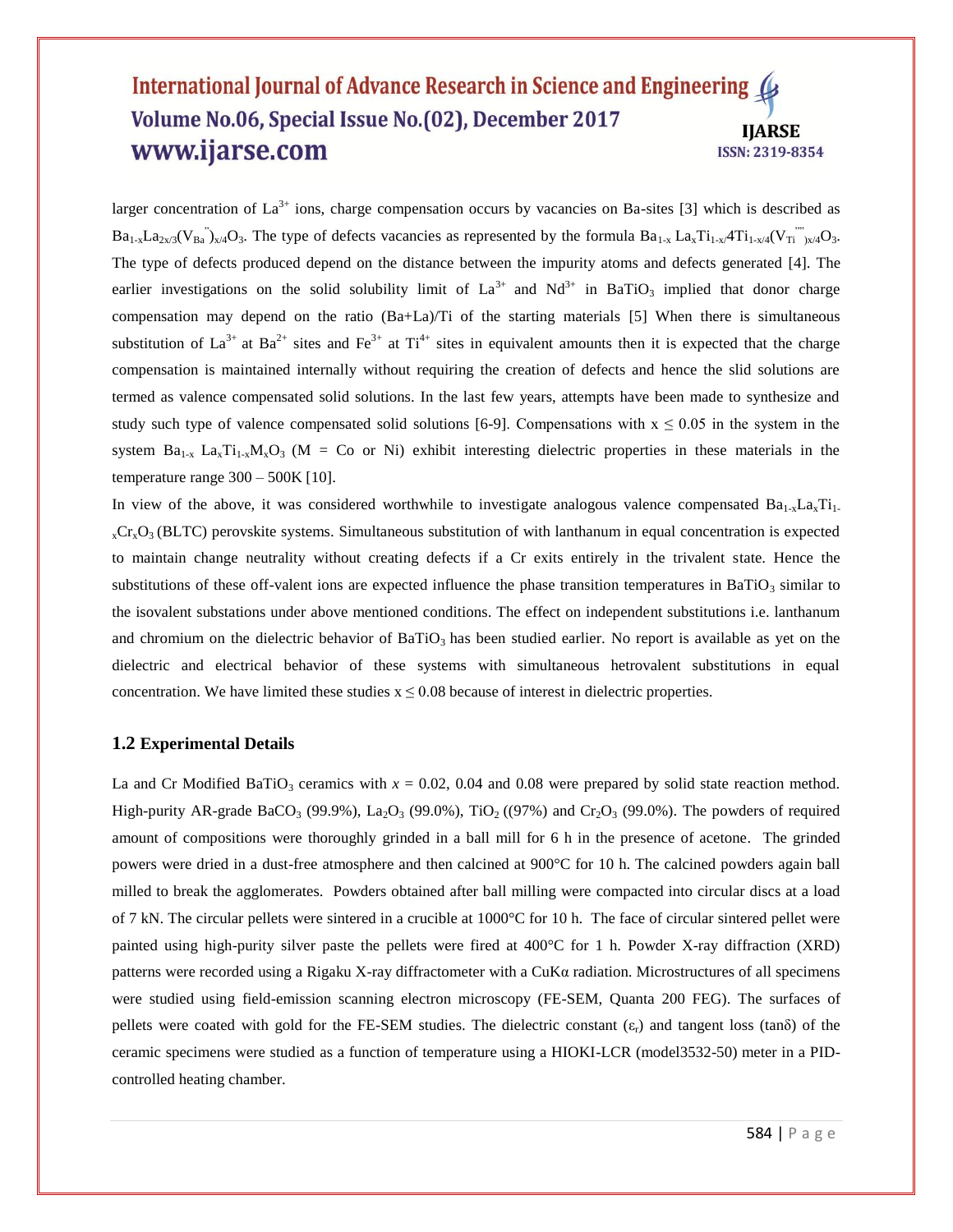## **II. RESULTS AND DISCUSSION**

#### **2.1 Crystal Structure and Microstructure**

Attempts were made to synthesize compositions with  $x = 0.02$ , 0.04, and 0.08, by solid state ceramic method. Powder x-ray diffraction patterns of these samples were recorded using Cu -  $K_{\alpha 1}$  radiation. Compositions with x≤0.08 have shown the absence of characteristic lines of constituent oxides in their diffraction patterns, which show that the samples with x≤0.08 are single – phase solid solutions. X-ray diffraction data of the compositions with  $x \le 0.05$  have been indexed on the basis of a tetragonal structure similar to undoped BaTiO<sub>3</sub> while for  $x = 0.10$  and 0.15, the data have been indexed on the basis of cubic structure [not shown here]. Lattice parameters, determined by least square fitted of the XRD data, are given in Table – 1. The tetragonality (c/a ratio) decreases with increasing x. The theoretical densities have been calculated from the molecular weight and volume of the unit call. Scanning electron micrographs of the polished and chemically etched surface were taken using scanning electron microscope. The grain sizes, calculated by the line intercept method, for sample  $x = 0.01$  is 1 µm while for all other samples, it is less than 1μm. Low grain size in these materials may be ascribed to segregation of the dopant ions at the grain boundaries which inhibit the growth in these samples [11].

#### **2.2 Dielectric Behavior**

Plots of relative dielectric constant  $C_r$  and dissipation factor, D at 75, 275,475 KHz versus temperature for  $x = 0.02$ , 0.04, and 0.08 are shown in fig.1 respectively. In pure BaTiO<sub>3</sub>, it is noted from  $C_r$  vs T plots that dielectric anomalies occur at 394K, 283K and 112K these temperatures are very close to the temperatures reported for the transition from cubic to tetragonal, tetragonal to orthorhombic to rhombohedral respectively in undoped BaLaTiO<sub>3</sub> [1].  $\epsilon$ <sub>r</sub> vs T for x=0.02, shown in fig. 1 show the presence of dielectric anomalies at 377K and 275K. These anomalies correspond to cubic to tetragonal and tetragonal to orthorhombic transition in this composition. This is confirmed by the hysterisis loop measurements, which show that this composition is ferroelectric at room temperature (Not shown here). The temperature of the anomaly at 377K does not change with frequency. Corresponding anomalies are observed in D vs T plots also which occur at the same temperature. As we increase the doping concentration of x in BaTIO<sub>3</sub> the peak is shift in lower temperature side. The effect of higher doping concentration  $(x= 0.08)$  is that the frequency independent dielectric constant becomes frequency dependent.

It is also marked from dielectric graph that the compositions exhibit broad dielectric peak at phase transition temperature, which confirms that samples show dielectric relaxation. The diffuseness behavior of ceramic systems may be explained on the basis of micro-heterogeneities presence in the materials. The micro-heterogeneities take place due to accidental occupation of ions at A and B sites. Such a heterogeneous allocation of ions leads to different relaxation time in different regions in the sample [12-13]. The degree of diffuseness can be calculated with the help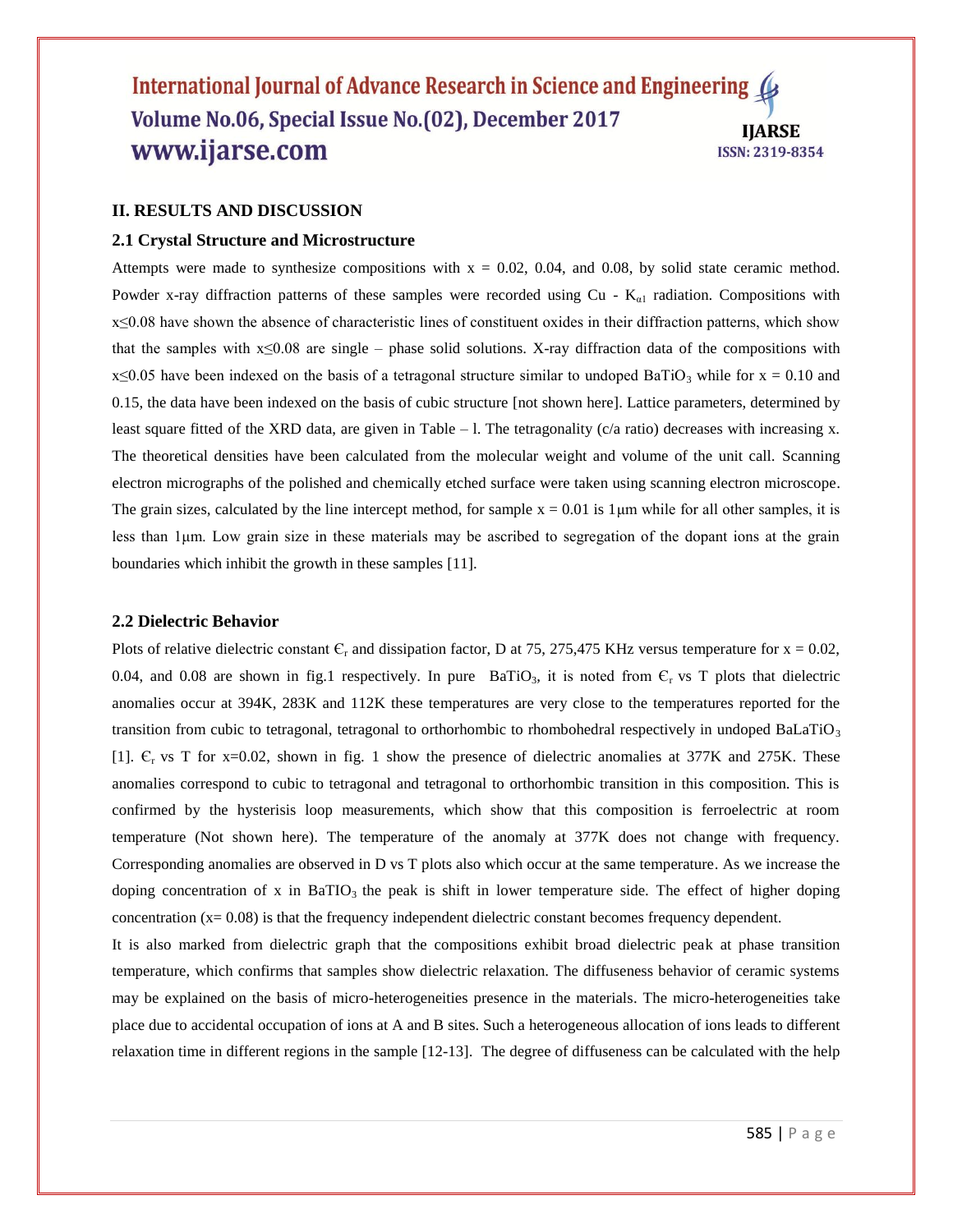of inverse of dielectric constant  $(1/\varepsilon_r)$  with temperature as proposed by Uchino and Namura [14] at room temperature.

$$
1/\varepsilon_r = 1/\varepsilon_{\text{max}} + C^{-1}(T - T_C)^\gamma
$$
\n(1)

where  $C = 2 \epsilon_{max} \delta^2$  and  $\epsilon_{max}$  are dielectric constant at T<sub>C</sub> and  $\delta$  indicate deviation from Curie Weiss temperature and  $\gamma$  is the degree of diffuseness of the phase transition. If the value of  $\gamma = 1$ , materials are called normal ferroelectrics. However for  $1 < \gamma < 2$ , they are known as relaxor ferroelectrics, and  $\gamma = 2$  is known for diffuse phase transition. From figure it is clear that as the value of x increases,  $\gamma$  increases and BLTC becomes disordered in nature. This suggests that the nanoscopic heterogeneity might be present in the sample,which have different local Curie temperatures. So it can be concluded that the sample exhibit relaxor properties with values of  $\gamma$  varying from1.28 to 1.43.

# **IV. FIGURES AND TABLES**



**Figure 1:** Microstructures of thermally etched samples for compositions  $x = (a) 0.02$ , (b) 0.04 and (c) 0.08 in the system  $Ba_{1-x}La_xTi_{1-x}Cr_xO_3$ 

**Table 1**: Structure, lattice parameters, Unit cell Volume, percentage porosity and average grain size for various compositions (x) in the system  $Ba_{1-x}La_xTi_{1-x}Cr_xO_3$ .

| Composition | Lattice parameters |        |        | c/a    | Crystal    |
|-------------|--------------------|--------|--------|--------|------------|
| (X)         | a(A)               | b(A)   | c(A)   |        | Structure  |
| $X = 0.02$  | 3.9990             | 3.9990 | 4.0173 | 1.0045 | Tetragonal |
| $X = 0.04$  | 3.9955             | 3.9955 | 4.0007 | 1.0013 | Tetragonal |
| $X = 0.08$  | 3.9933             | 3.9933 | 3.9884 | 1.0009 | Tetragonal |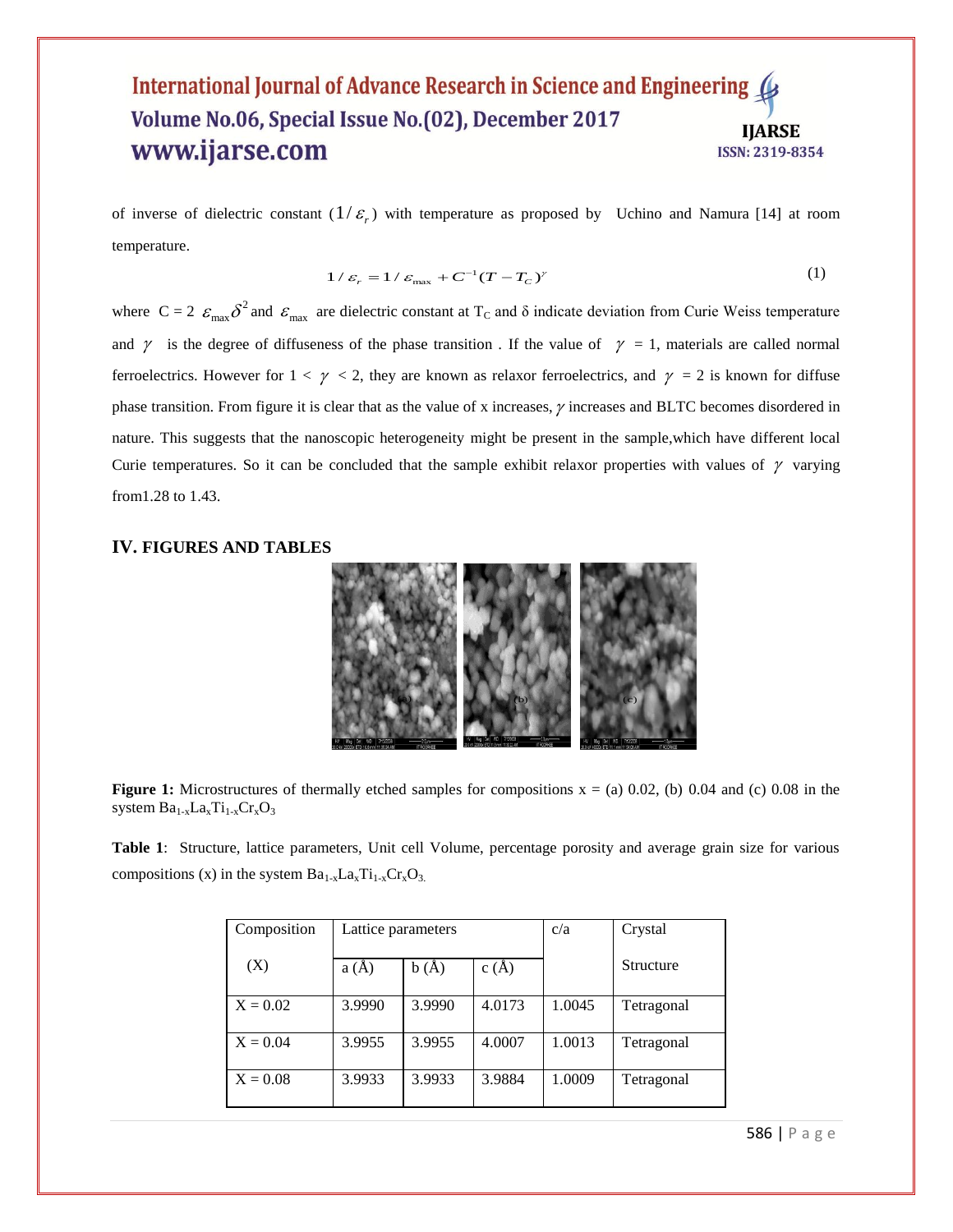

**Figure** 2. Variation of (a) Dielectric loss and (b) Dielectric constant with temperature forBa<sub>1-x</sub>**La**<sub>x</sub>**T**i<sub>1-x</sub>**Cr**<sub>x</sub>**O**<sub>3</sub>.



**Figure 3. Plots of**  $\ln(1/\mathcal{E}_r - 1/\mathcal{E}_{max})$  **vs**  $\ln(T - T_c)$  **for**  $x = 0.02$  **and 0.04 for**  $Ba_{1-x}La_xTi_{1-x}Cr_xO_3$ 

# **V. CONCLUSION**

The XRD data collected at room temperature are single phase in nature. From XRD pattern it is clear that compositions are tetragonal at room temperature. The average grain size in these compositions is  $< 1 \mu m$ . When the lanthanum and chromium are substituted in BTO the paraelectric to ferroelectric transition temperature does not seem to change. It has been investigated that the value of dielectric constant at transition temperature decreases significantly. However the peak position is independent of frequency at low compositions for  $x = 0.02$  and 0.04. For